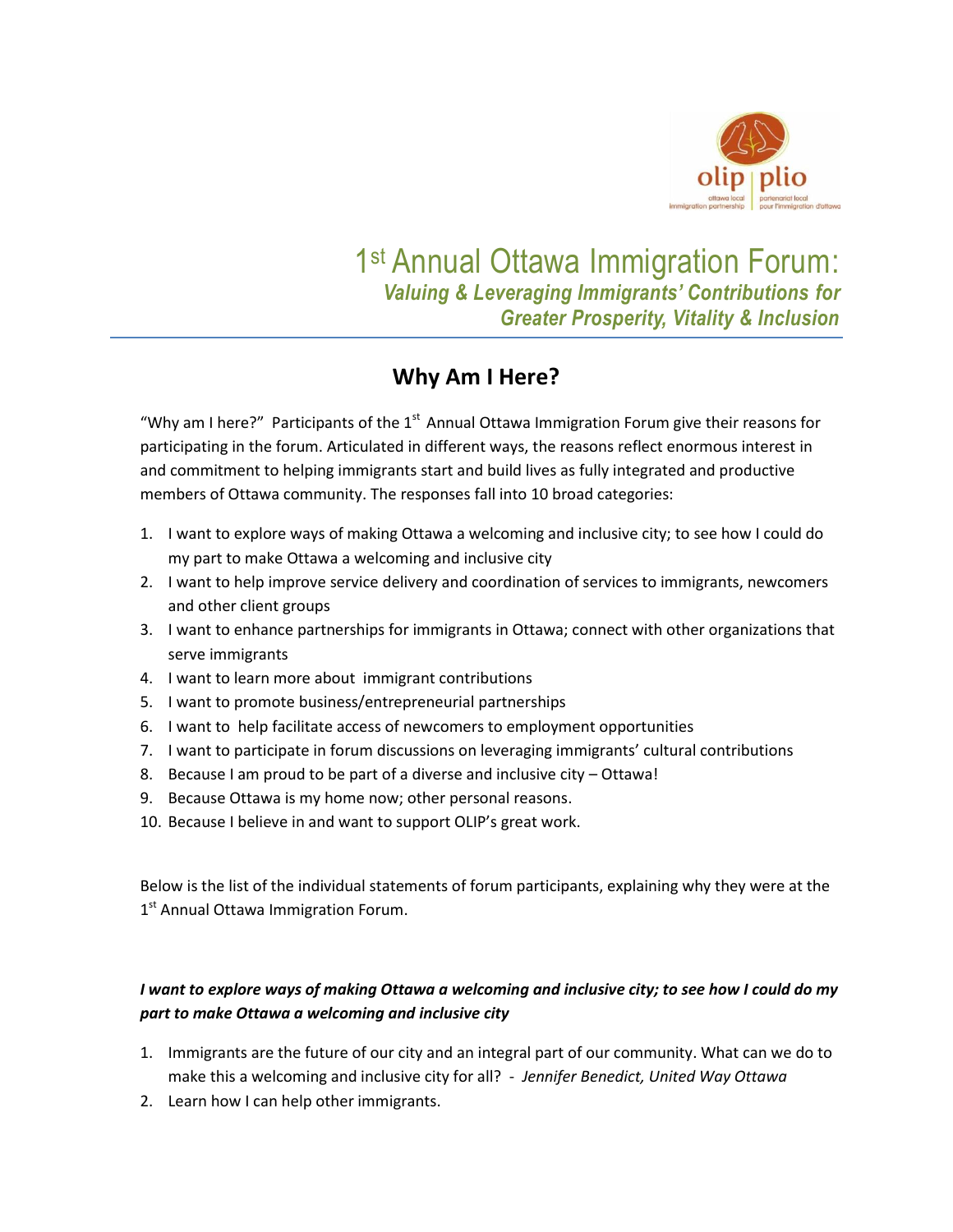- 3. Learn more about issues that immigrants face.
- 4. Immigrant contributions are very important for Ottawa as a community. Highlighting the challenges and barriers are crucial to understanding how we can do more.
- 5. I am here to witness history. I am so privileged to be part of such a thriving community and want others to feel that they belong.
- 6. My vision is for all Ottawans, whether born here or immigrant, to truly believe in, and be a part of the city culturally, socially and politically.
- 7. I am here today because I believe this is a very important event for both immigrant and 'mainstream' populations. It is always good to develop a sense of togetherness, to erase the line between 'immigrants' and 'mainstream', when we all contribute to the same city and same people – Ottawa and the Ottawans.
- 8. I want to participate in undertakings and initiatives for newcomers to help their integration into Ottawa.
- 9. I moved here 8 years ago and feel so welcome. And want to make the transition just as smooth for others.
- 10. Bringing people together to create a welcoming community that provides adequate health care, housing, social settlement support to newcomers.
- 11. Building a welcoming community together. *Mengis Tsegabe*
- 12. I work hard to see Ottawa become an even more inclusive city.
- 13. I want to learn how the city of Ottawa is coming together to include and help immigrants.
- 14. My wife and son immigrated to Ottawa 5 years ago. I hope that opportunities are made accessible to them [*immigrants*].

## *I want to help improve service delivery and coordination of services to immigrants, newcomers and other client groups*

- 15. We want to improve health services for French speaking newcomers.
- 16. I am here because I coordinate LICN/ESL child care centers and am always looking to learn more about how the city supports newcomers.
- 17. To learn more about the new immigrant communities; in this way I can be better informed about possible gaps within the programs I administer through the City of Ottawa.
- 18. Better coordination of services.
- 19. I am here because I am a community developer for the African, Caribbean and Black Canadian (ACB) communities in Ottawa. I am interested in advancing and improving access to services by the ACB communities.
- 20. Giving immigrants an opportunity to support community development help us raise funds that they direct to important causes for them.

### *I want to enhance partnerships for immigrants in Ottawa; connect with other organizations that serve immigrants*

- 21. To strengthen partnerships.
- 22. I am here to network with others interested in integration and physical activity.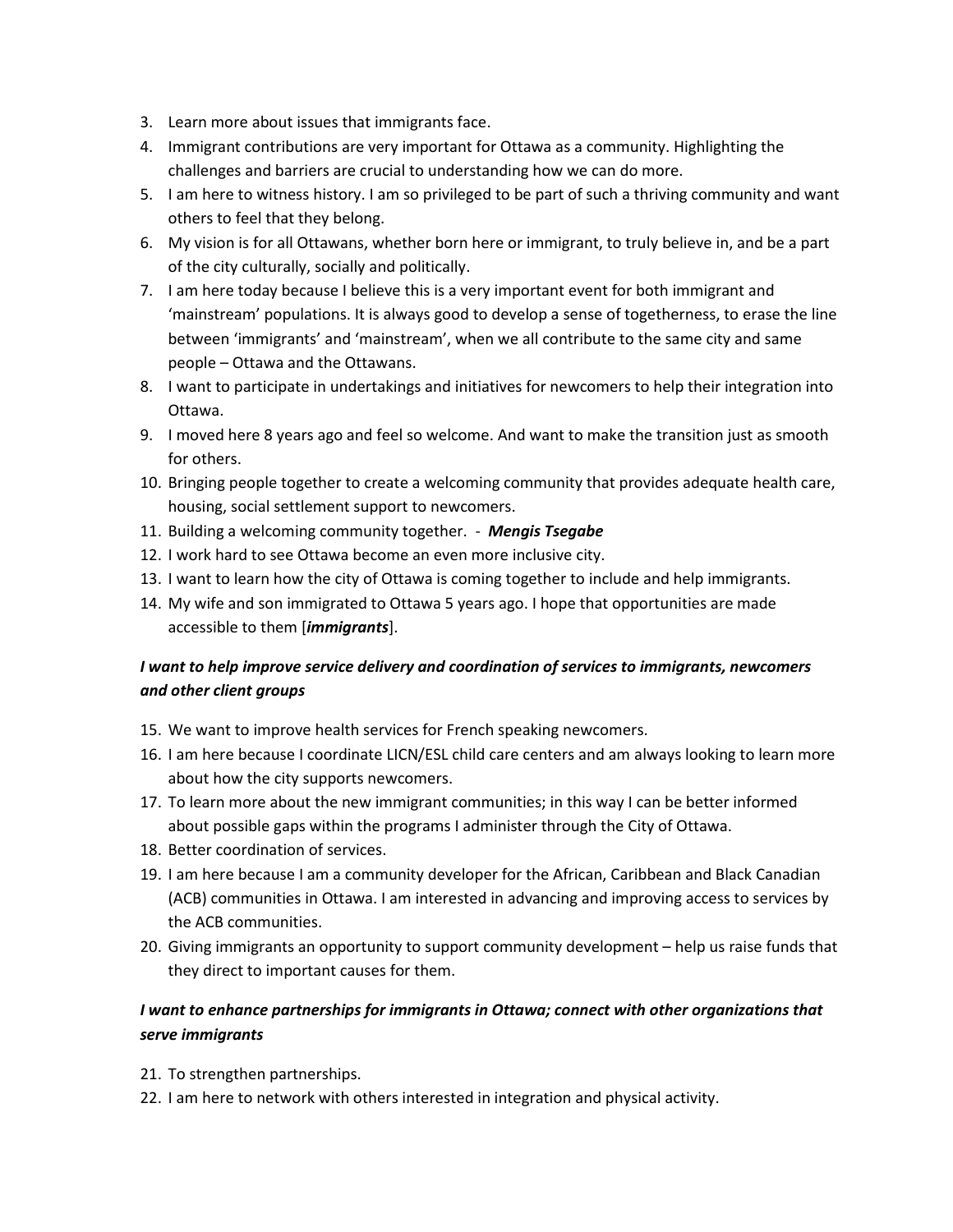- 23. Networking.
- 24. I am here to connect with community organizations that serve the newcomer population of Ottawa. - *Michael Kelly, Ontario Ministry of Citizenship and Immigration*
- 25. Connecting and harvesting the potential to make us all great.
- 26. I am here to share experience and get information.

#### *I want to learn more about immigrant contributions*

- 27. Learn more about the wonderful contributions from our immigrant community in Ottawa.
- 28. Interested in hearing what and how immigrants do to integrate into Ottawa.
- *29.* Immigrants are the lifeblood of Ottawa. It is so important to recognize and celebrate their contributions to our cultural and economic vibrancy. - *Jessica Brichta, The Conference Board of Canada*
- 30. It is important to understand the positive and valuable participation of immigrants in the Ottawa area.
- 31. To broaden my understanding of both the contributions of newcomers to the Ottawa area and the challenges newcomers face. - *Peter Atkinson, Superintendent of Continuing and Community Education, Ottawa Catholic School Board*

#### *I want to promote business/entrepreneurial partnerships*

- 32. Hoping for the fashion community to evolve and include more cultures
- *33.* I am here to connect with other resources and organizations who support new immigrant entrepreneurs. – *Danielle Kuczer, Community Micro Loans Coordinator, Alterna Savings*

#### *I want to help facilitate access of newcomers to employment opportunities*

- 34. Vision for Ottawa: My dream is to have every newcomer integrated fully into their community with full employment in a meaningful job that builds on their skills and experience! - *Corinne Prince-St-Amand, Citizenship and Immigration Canada*
- 35. I came because this was a great opportunity to network with other organizations that specialize in employment for newcomers.
- 36. I am here because the integration of immigrants into the Ottawa labour force and community are important for the city.
- 37. I am here from the City of Ottawa. I am here to help leverage contributions and integrate newcomers into the workforce.

#### *I want to participate in forum discussions on leveraging immigrants' cultural contributions*

- 38. I was inspired to participate when I saw the lecture on 'Cultural theory and Culturalism in the Arts' – *Leveraging Immigrants Cultural Contributions*.
- 39. I am here to discuss the participation of immigrants in the cultural life of Ottawa, and how to improve and increase it [that participation]. - Elbagir Osman, visual artist/MASC CNCAC